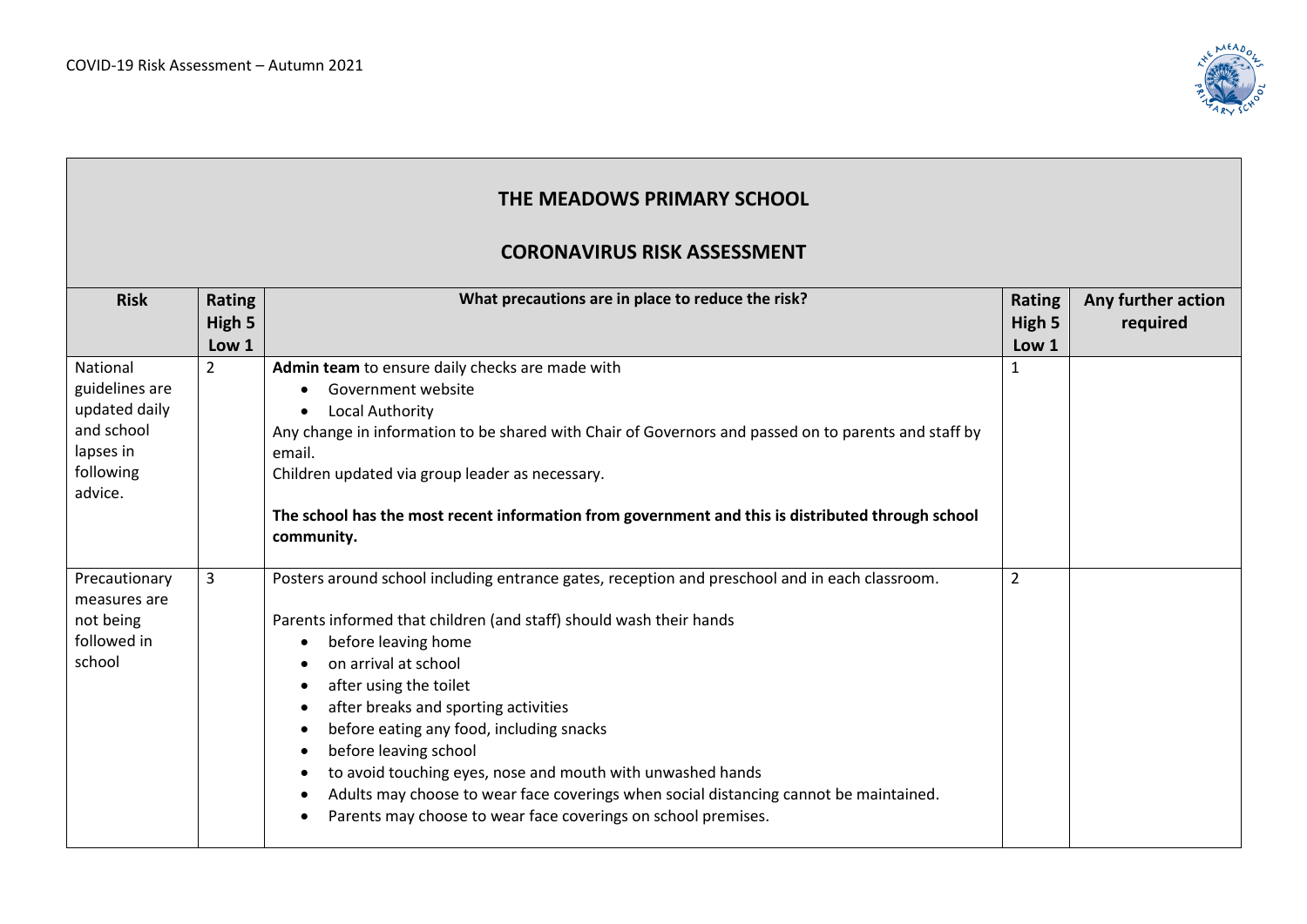## COVID-19 Risk Assessment – Autumn 2021

| Teachers to reiterate message in class and assembly:                                                                                                          |
|---------------------------------------------------------------------------------------------------------------------------------------------------------------|
| covering your cough or sneeze with a tissue                                                                                                                   |
| then throwing the tissue in a bin                                                                                                                             |
| See Catch it, Bin it, Kill it (NHS England)                                                                                                                   |
| Avoid touching your eyes, nose and mouth with unwashed hands                                                                                                  |
| wash your hands                                                                                                                                               |
| Current advice is being adhered to by all children and all staff working with children.                                                                       |
| Premises team. to ensure all bathroom facilities are well-stocked - twice a day - with anti-bacterial                                                         |
| hand wash.                                                                                                                                                    |
| Caretaker to ensure classrooms have alcohol sanitiser hand gel for all pupils to use at the start of the<br>day and after lunch if available.                 |
| SLT to share instructions with families around hand washing via website and emails.                                                                           |
| SLT to follow advice from local authority and Garners on the cleaning products we should be using in                                                          |
| school to ensure that these meet necessary standards.                                                                                                         |
| SLT to provide antibacterial wipes for each class teacher for wiping surfaces as required if available.                                                       |
| Premises team to ensure cleaners' resources are adequate and door handles, doors, toilet spaces, table                                                        |
| tops and carpets are all cleaned thoroughly - particularly in Little Learners and Reception (clean and<br>disinfect frequently touched objects and surfaces). |
| Caretaker to ensure there are boxes of tissues in each classroom.                                                                                             |
| Front Desk tissues and alcohol-based hand sanitiser as visitors should wash their hands on arrival in<br>school.                                              |
| All premises staff adhere to the prescribed current methodology for cleaning school premises.                                                                 |
| SLT to ensure all cleaning staff receive the current methodology and that any queries are researched                                                          |
| and answered.                                                                                                                                                 |
| Current advice is being adhered to by all children and all staff with regards to social distancing and                                                        |
| other precautionary measures as detailed in National and Local Government guidance ie: school                                                                 |
| learning environment and staff areas                                                                                                                          |

| Specific      | National guidelines state that after sport activities, children must wash hands. |  |
|---------------|----------------------------------------------------------------------------------|--|
| guidelines    | This must be adhered to by all staff leading sports sessions.                    |  |
| regarding     |                                                                                  |  |
| other         | SLT to inform all external providers of hand washing rule.                       |  |
| professionals | All Staff to ensure children wash hands after all PE and sports club lessons.    |  |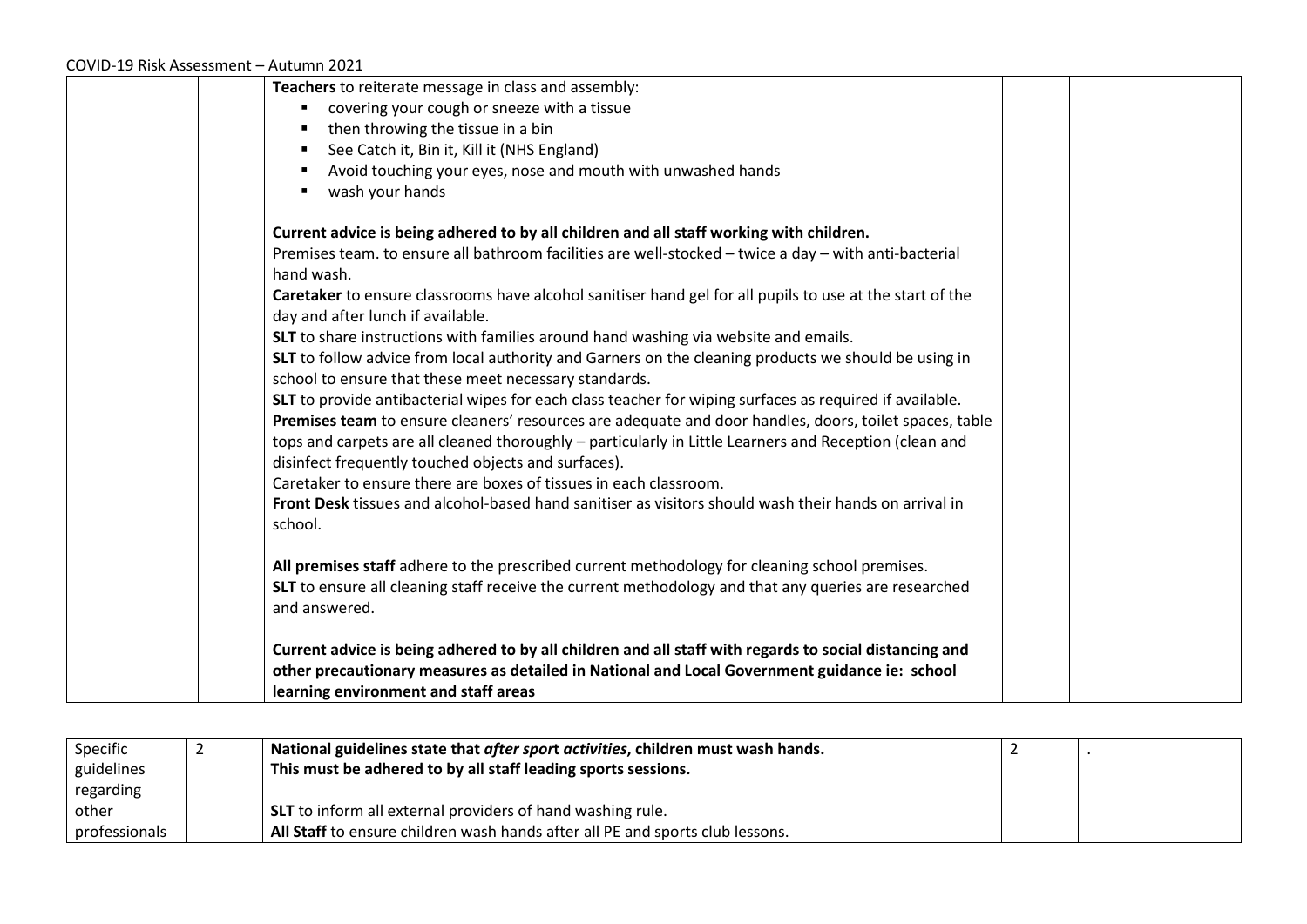| COVID-19 Risk Assessment - Autumn 2021 |   |                                                                                                      |  |
|----------------------------------------|---|------------------------------------------------------------------------------------------------------|--|
| supporting                             |   | Teachers to ensure children wash hands or use hand sanitiser after outdoor sessions                  |  |
| curriculum                             |   | Teachers to ensure any equipment used is sanitised.                                                  |  |
| and sports                             |   | Other professionals to maintain social distance, and wear a face mask if they choose, when moving    |  |
| activities in                          |   | around school.                                                                                       |  |
| school.                                |   |                                                                                                      |  |
| Staff do not                           | 3 | National Guidelines: People who feel unwell should stay at home and should not attend work or any    |  |
| report                                 |   | education or childcare setting.                                                                      |  |
| sickness                               |   |                                                                                                      |  |
|                                        |   | HT to communicate to staff the importance of following national guidelines.                          |  |
| Staff are                              |   | SLT to remind staff of the availability of testing to confirm a diagnosis to inform next steps.      |  |
| unwell but                             |   | SLT will follow Public Health guidance in response to confirmed positive cases.                      |  |
| attend school                          |   | SLT to remind staff of sickness absence policy                                                       |  |
|                                        |   | Staff to inform HT immediately of contact with anyone who has symptoms of virus or self-isolating or |  |
| Staff absence                          |   | positive diagnoses - HT to follow NHS/Public Health England Guidance                                 |  |
| increases                              |   | In light of staff absence                                                                            |  |
|                                        |   | School will use TAs or senior staff to cover absence.                                                |  |
|                                        |   | TAs for SEND children - parents will be informed immediately if school is unable to provide safe     |  |
|                                        |   | ratios to support key children.                                                                      |  |
|                                        |   | Where HT sick, DHT to lead and so forth.                                                             |  |
|                                        |   | In the unlikely event of total school closure with staff and children unable to access education, a  |  |
|                                        |   | member of staff will email parents as necessary and work posted on Seesaw.                           |  |
|                                        |   |                                                                                                      |  |

| Vulnerable     | Medium | School communicate appropriately with their most vulnerable children, Health Care Plans are           |  |
|----------------|--------|-------------------------------------------------------------------------------------------------------|--|
| children and   |        | updated and instructions from School Nurse Team followed.                                             |  |
| adults in the  |        |                                                                                                       |  |
| school are     |        | SEND Team to identify the most vulnerable children and staff from current medical information.        |  |
| exposed to     |        |                                                                                                       |  |
| illness        |        | SEND Team to contact all families on list above requesting updated Health Care Plans and any detailed |  |
|                |        | advice received from doctors.                                                                         |  |
|                |        |                                                                                                       |  |
|                |        | <b>SEND Lead</b> to update plans and distribute to all staff.                                         |  |
| Child or adult | Medium | All staff understand the symptoms of COVID-19 and follow school agreed process.                       |  |
| shows          |        |                                                                                                       |  |